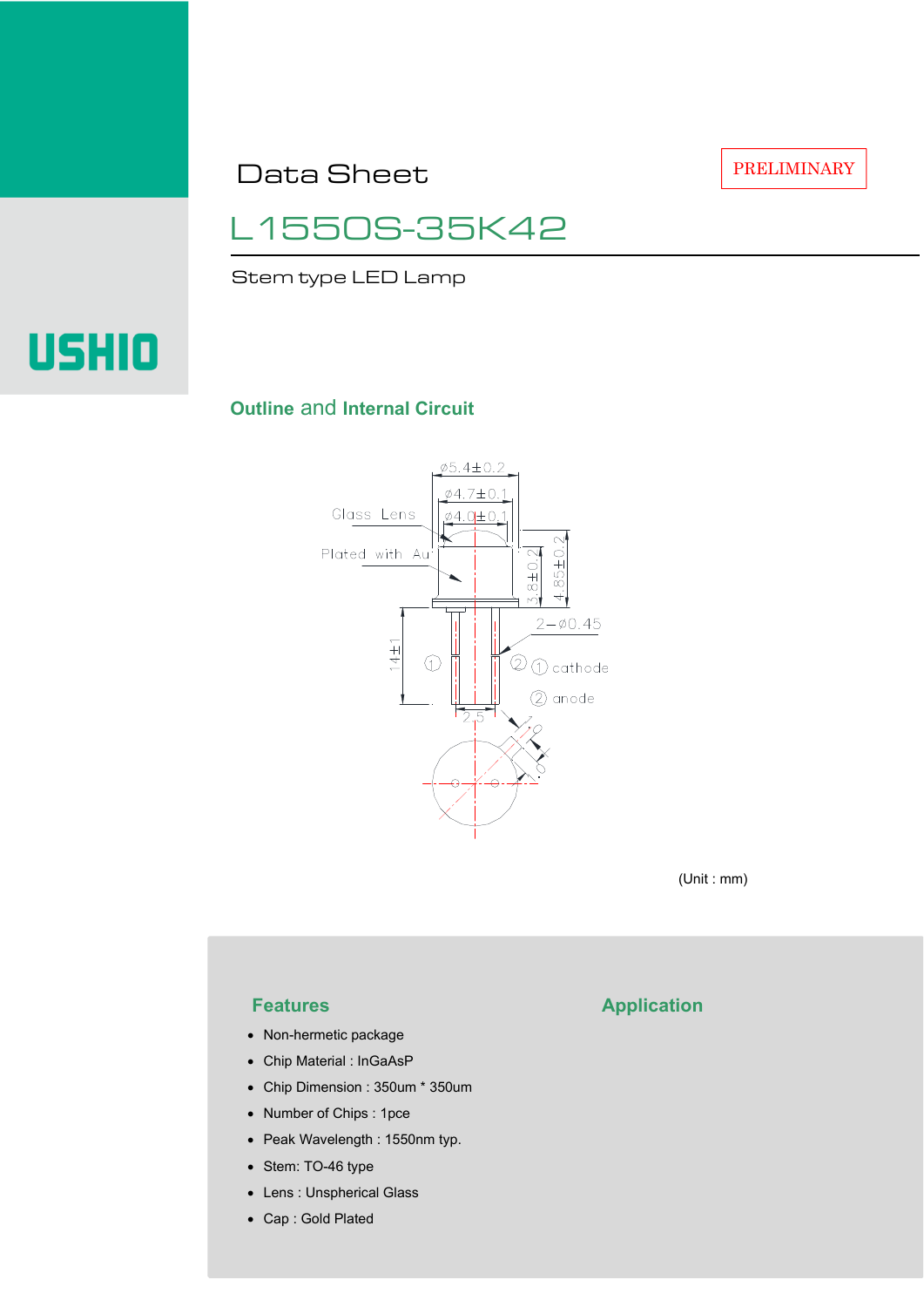

#### **Absolute Maximum Ratings (Tc=25°C)**

| <b>Item</b>                  | <b>Symbol</b> | <b>Ratings</b> | <b>Unit</b> |
|------------------------------|---------------|----------------|-------------|
| Power Dissipation            | <b>PD</b>     | 130            | mW          |
| <b>Forward Current</b>       | IF            | 100            |             |
| <b>Pulse Forward Current</b> | <b>IFP</b>    | 1000           | mA          |
| Reverse Voltage              | VR.           | 5              | $\vee$      |
| <b>Thermal Resistance</b>    | Rthja         | 300            | K/W         |
| Junction Temperature         | Tj            | 120            | $^{\circ}C$ |
| <b>Operating Temperature</b> | Topr          | $-40 - +100$   | $^{\circ}C$ |
| Storage Temperature          | Tstg          | $-40 - +100$   | $^{\circ}C$ |
| <b>Soldering Temperature</b> | <b>TSOL</b>   | 250            | $^{\circ}C$ |

‡Pulse Forward Current condition : Duty 1% and Pulse Width=10us.

‡Soldering condition: Soldering condition must be completed within 5 seconds at 250°C and

is allowed in the area apart 3mm from the bottom of the lamp.

### **Optical and Electrical Characteristics (Tc=25°C)**

| <b>Parameter</b>            | <b>Symbol</b>    | <b>Min</b> | <b>Typ</b> | <b>Max</b> | <b>Unit</b> | <b>Test Condition</b> |
|-----------------------------|------------------|------------|------------|------------|-------------|-----------------------|
| Forward Voltage             | <b>VF</b>        |            | 0.9        | 1.3        | $\vee$      | IF=50mA               |
|                             | <b>VFP</b>       |            | 1.7        |            |             | $IFP=1A$              |
| <b>Total Radiated Power</b> | P <sub>O</sub>   |            | 2.4        |            | mW          | $IF=50mA$             |
|                             |                  |            | 13         |            |             | $IFP=1A$              |
| Radiant Intensity           | IE               |            | 44         |            | mW/sr       | $IF=50mA$             |
|                             |                  |            | 240        |            |             | $IFP=1A$              |
| Peak Wavelength             | $\lambda$ p      | 1500       |            | 1600       | nm          | $IF=50mA$             |
| <b>Half Width</b>           | $\Delta \lambda$ |            | 120        |            | nm          | $IF=50mA$             |
| Viewing Half Angle          | $\theta$ 1/2     |            | ±9         |            | deg.        | $IF=50mA$             |
| <b>Rise Time</b>            | tr               |            | 30         |            | ns          | $IF=50mA$             |
| Fall Time                   | tf               |            | 70         |            | ns          | $IF=50mA$             |

‡Radiated Power is measured by G8370-85.

‡Radiant Intensity is measured by Ando Optical Multi Meter AQ2140 & AQ2742.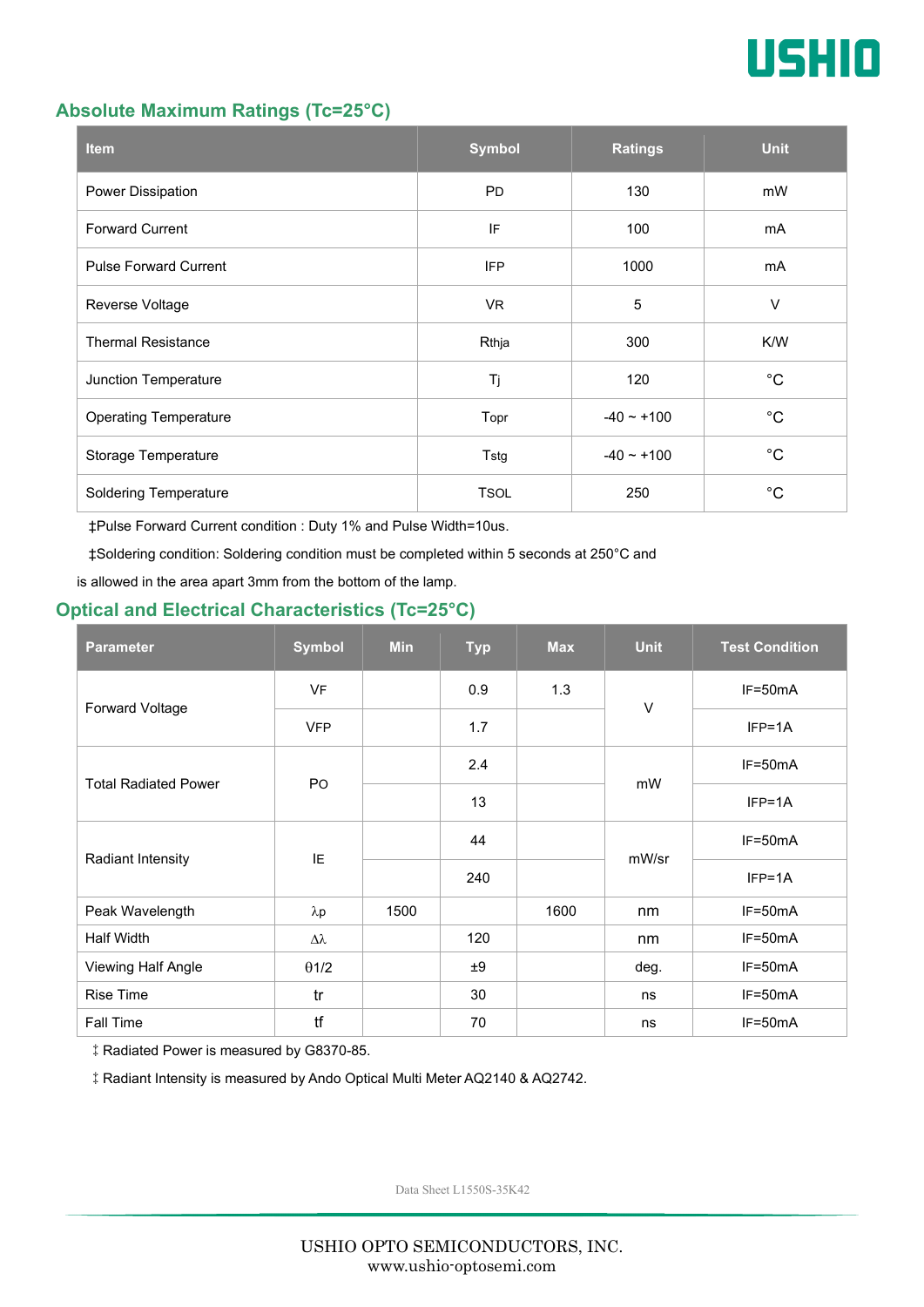

#### **Typical Characteristic Curves**

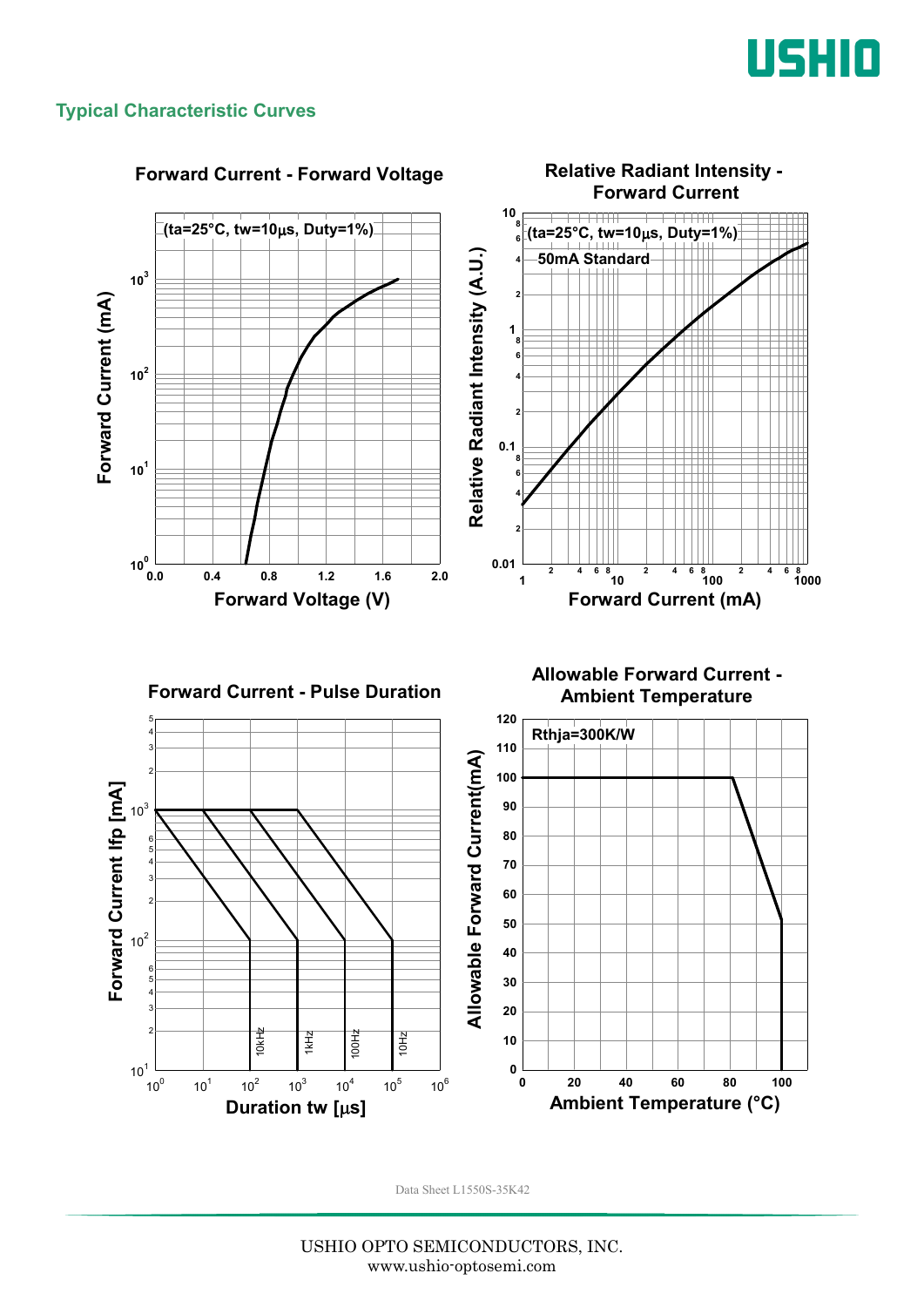



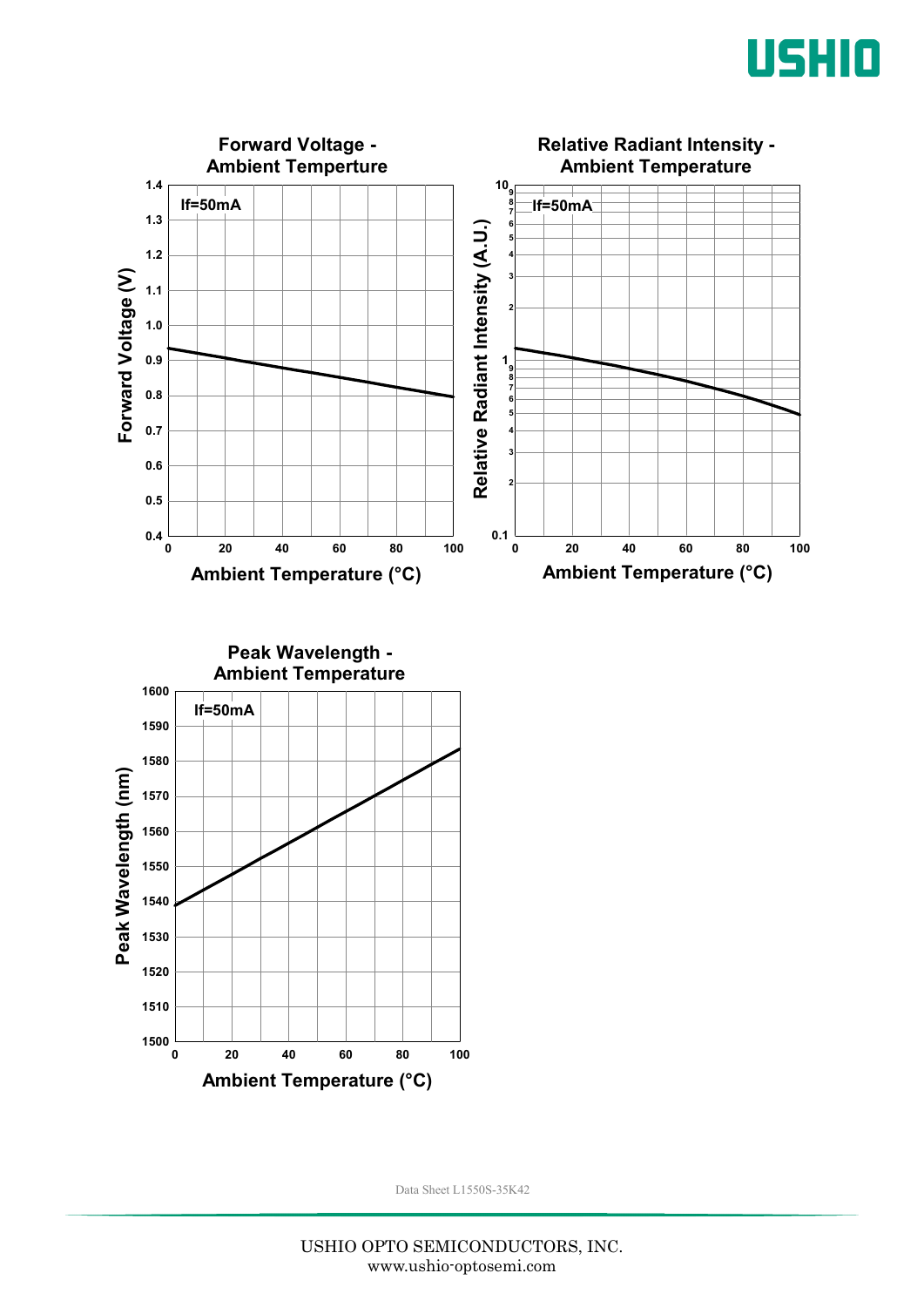